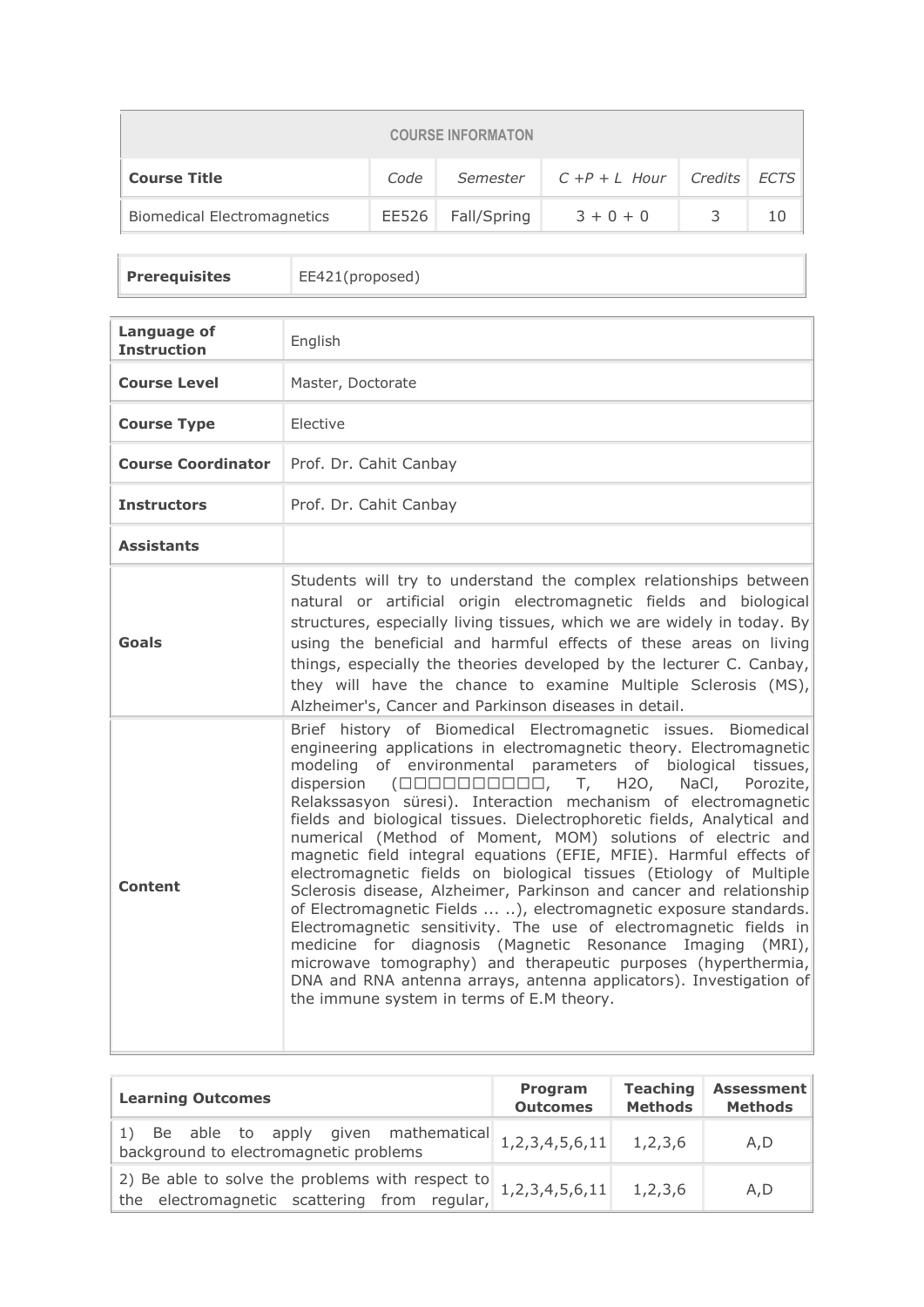| cylindrical and spherical structures which are<br>perfect conductors, lossy dielectric and dielectric.<br>Be able to realize the computer simulations in the<br>Light of the theoretical results. |                     |         |      |
|---------------------------------------------------------------------------------------------------------------------------------------------------------------------------------------------------|---------------------|---------|------|
| 3) Be able to understand the converting<br>mechanisms from plane waves to cylindrical 1,2,3,4,5,6,11<br>waves and spherical waves each other, mutually.                                           |                     | 1,2,3,6 | A, D |
| 4) Be able to solve the electromagnetic scattering<br>problems by computer programs                                                                                                               | 1, 2, 3, 4, 5, 6, 9 | 1,2,3,6 | A,D  |
| 5) Be able to present individual homeworks by<br>each student as oral and to answer critics on<br>their own topics                                                                                | 7,9                 | 3,6     | D    |
| 6) To reveal the relationships between diseases<br>and electromagnetic fields and biological<br>structures                                                                                        | 7,9                 |         | A    |

| <b>Teaching</b>                      | 1: Lecture, 2: Problem Solving, 3: Simulation, 4: Seminar, 5: Laboratory, |
|--------------------------------------|---------------------------------------------------------------------------|
| Methods:                             | 6: Term Research Paper                                                    |
| <b>Assessment</b><br><b>Methods:</b> | A: Exam, B: Quiz, C: Experiment, D: Homework, E: Project                  |

| <b>COURSE CONTENT</b> |                                                                                                                    |                        |  |  |
|-----------------------|--------------------------------------------------------------------------------------------------------------------|------------------------|--|--|
|                       | <b>Week Topics</b>                                                                                                 | <b>Study Materials</b> |  |  |
| $\mathbf{1}$          | Brief history of bioelectromagnetic theory, biomedical<br>electromagnetic engineering applications in electronics. | Rec. Materials         |  |  |
| 2                     | Electromagnetic modeling of environmental parameters of biological<br>tissues.                                     | Rec. Materials         |  |  |
| 3                     | Brief history of bioelectromagnetic theory, biomedical<br>electromagnetic engineering applications in electronics. | Rec. Materials         |  |  |
| $\overline{4}$        | Interaction mechanism of electromagnetic fields and biological<br>tissues.                                         | Rec. Materials         |  |  |
| 5                     | Interaction mechanism of electromagnetic fields and biological<br>tissues.                                         | Rec. Materials         |  |  |
| 6                     | Dilectrophoretic Fields                                                                                            | Rec. Materials         |  |  |
| $\overline{7}$        | Etiology of Multiple Sclerosis (MS) disease, alzaimer, Parkinson,<br>cancer.                                       | Rec. Materials         |  |  |
| 8                     | Etiology of Multiple Sclerosis (MS) disease, alzaimer, Parkinson,<br>cancer.                                       | Rec. Materials         |  |  |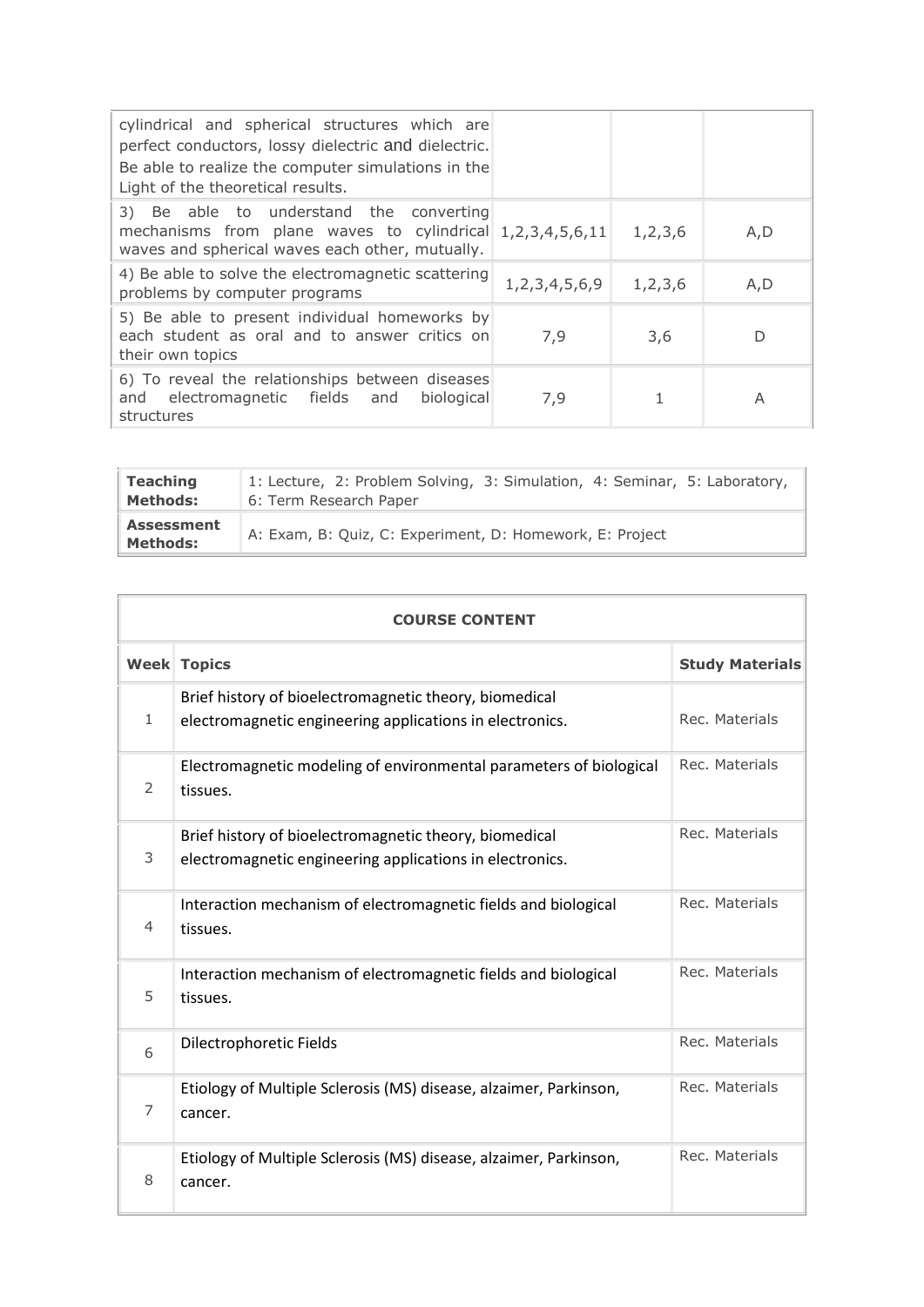| $\mathsf{q}$ | Midterm                                                                                                                                           | Rec. Materials |
|--------------|---------------------------------------------------------------------------------------------------------------------------------------------------|----------------|
| 10           | Interaction of electromagnetic fields with cells.                                                                                                 | Rec. Materials |
| 11           | Analytical and numerical solutions (MOM) of Electric and Magnetic<br>Field Integral equations (EFIE, MFIE).                                       | Rec. Materials |
| 12           | Analytical and numerical solutions (MOM) of Electric and Magnetic<br>Field Integral equations (EFIE, MFIE).                                       | Rec. Materials |
| 13           | Investigation of the harmful and beneficial effects of electromagnetic<br>fields on biological tissues in terms of MS, cancer and other diseases. | Rec. Materials |
| 14           | Projects and oral presentations                                                                                                                   |                |

| <b>RECOMMENDED SOURCES</b>  |                                                                                                                                                                                                                                                                     |  |  |
|-----------------------------|---------------------------------------------------------------------------------------------------------------------------------------------------------------------------------------------------------------------------------------------------------------------|--|--|
| <b>Textbook</b>             | Jaakko Malmivuo and Robert Plonsey,<br>"BIOELECTROMAGNETISM" Oxford University Press, New York,<br>1995, ISBN 0-19-505823-2                                                                                                                                         |  |  |
|                             | *Stratton Julius Adams, Electromagnetic Theory, Adams Press,<br>2007.<br>*Cahit Canbay, Anten ve Propagasyon I, Yeditepe University<br>Press, 1997.                                                                                                                 |  |  |
|                             | *IEEE Trans. on Bioelectromagnetics                                                                                                                                                                                                                                 |  |  |
|                             | CAHIT CANBAY, Possible effects of dielectrophoretic fields in<br>the brains of MRI operators and MS patients, RIS evaluation,<br>Turk J Elec Eng & Comp, (2019) 27: 4354 - 4360, DOI:<br>10.3906/elk-1811-149, E-ISSN: 1303-6203, ISSN: 1300-0632                   |  |  |
| <b>Additional Resources</b> | CAHİT CANBAY, ÖZGÜN PALAK, AYDOĞA KALLEM,<br>Investigating the occurrence mechanism of cytokine-like<br>formations by the electromagnetic approach, Turk J Elec Eng &<br>Comp, 27, (2019), 37-45. DOI:10.3906/elk-1803-197, E-<br>ISSN:1303-6203, ISSN:1300-0632    |  |  |
|                             | Cahit Canbay, Multiple Sclerosis is not a disease of the genetic<br>and immune system origin, SYLWAN, march 2015,159/3, 1-8.                                                                                                                                        |  |  |
|                             | Canbay C, "The radiologically isolated syndrome is the last link<br>of the chain for understanding the etiology of Multiple Sclerosis<br>disease," European Scientific Journal, July 2014 Edition, Vol.<br>10, No: 21,pp. 20-35. ISSN:1857-7881(print) e-1857-7431. |  |  |
|                             | Cahit Canbay The Appraisal of the Etiology of the Multiple                                                                                                                                                                                                          |  |  |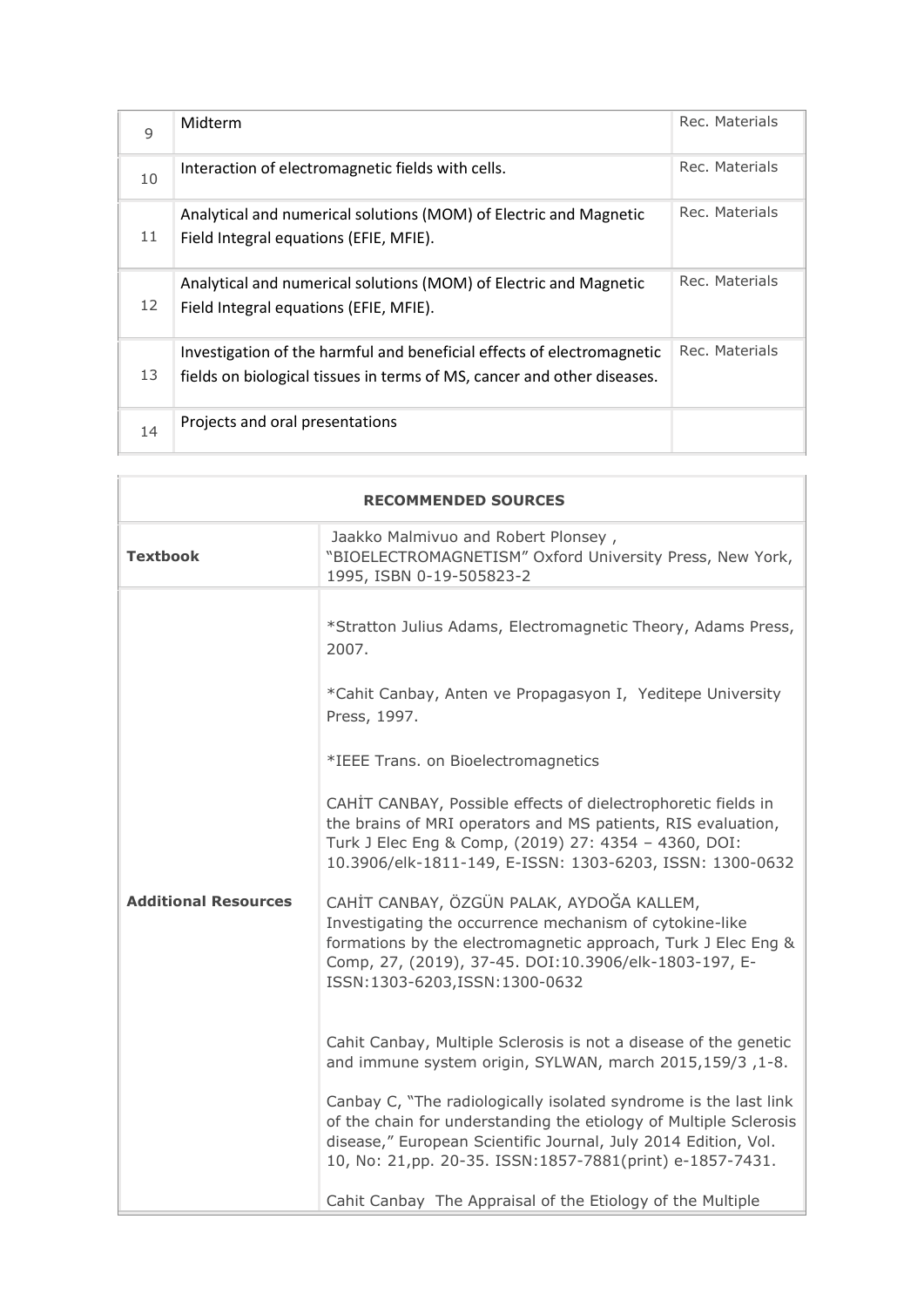Sclerosis Disease In the Light of the Impact of the Dielectrophoretic Force Presented at: The 7th World Congress on Controversies in Neurology (CONy), ISTANBUL, TURKEY • APRIL 11-14, 2013 Canbay, C. "The Essential Environmental Cause of Multiple Sclerosis Disease," Progress In Electromagnetics Research, PIER 101, 375-391, 2010. (DOI:10.2528/PIER08062004). C. CANBAY, "Multiple Sclerosis (MS) Hastalığının Asıl Nedeni, Yeni Kanıtlar", Tıp Tekno 2011-Tıp Teknolojileri Ulusal Kongresi, 13-16 Ekim 2011, Belek, Antalya. İ. Ünal, B. Türetken, U. Buluş and C. Canbay, "Analysis of Dispersive Effects of Breast Phantom Model on Ultra Wideband Microwave Imaging of Breast Cancer Tumor", BIOMED 2013, 13-15 Feb 2013, Innsbruck, Austria C. CANBAY, "Multiple Sclerosis (MS) Hastalığının Asıl Nedeni", V. URSI Türkiye 2010 Bilimsel Kongresi ve Ulusal Genel Kurul Toplantısı, 25-27 Ağustos 2010, ODTU Kuzey Kıbrıs Yerleşkesi. Canbay, C. and I. Unal, "Electromagnetic modeling of retinal photoreceptors," Progress In Electromagnetics Research, PIER 83,353{374, 2008. İ. Ünal, B. Türetken, U. Buluş and C. Canbay, "Spherical Conformal Bow-tie Antenna for Ultra Wideband Microwave Imaging of Breast Cancer Tumor", ACES Journal. (under review) İ. Ünal, B. Türetken, U. Buluş and C. Canbay, "Analysis of the Electromagnetic Field Scattered by a Spherical Breast Tumor Model", URSI-EMTS 2013, 20-24 May 2013, Hiroshima, Japan. C. CANBAY and İ. ÜNAL, "Electromagnetic Modeling of Retinal Photoreceptors," Istanbul Conference on Mathematical Methods and Modeling in Life Sciences and Biomedicine 2009 (ICMMM-LSBM), 17-21 August, 2009, Sile, Istanbul, Turkey. İ. Ünal, B. Türetken, U. Buluş ve C. Canbay, "Konformal Antenler Kullanarak Meme Kanseri Tümörünün Radar-Tabanlı Mikrodalga Görüntüleme Tekniği ile Tespit Edilmesi", BİYOMUT 2012, 3-5 Ekim 2012, İstanbul. C. CANBAY and İ. ÜNAL, "Electromagnetic Modeling of Retinal Photoreceptors," Istanbul Conference on Mathematical Methods and Modeling in Life Sciences and Biomedicine 2009 (ICMMM-LSBM), 17-21 August, 2009, Sile, Istanbul, Turkey. İ. ÜNAL, B. TÜRETKEN, K. SÜRMELİ and C. CANBAY, "An Experimental Microwave Imaging System for Breast Tumor Detection on Layered Phantom Model", URSI GASS 2011, 13- 20 August 2011, İstanbul, Turkey. İ. Ünal, Sarbesh B. Malla and C. Canbay, "Determining of Interaction Mechanism between Scattering Electromagnetic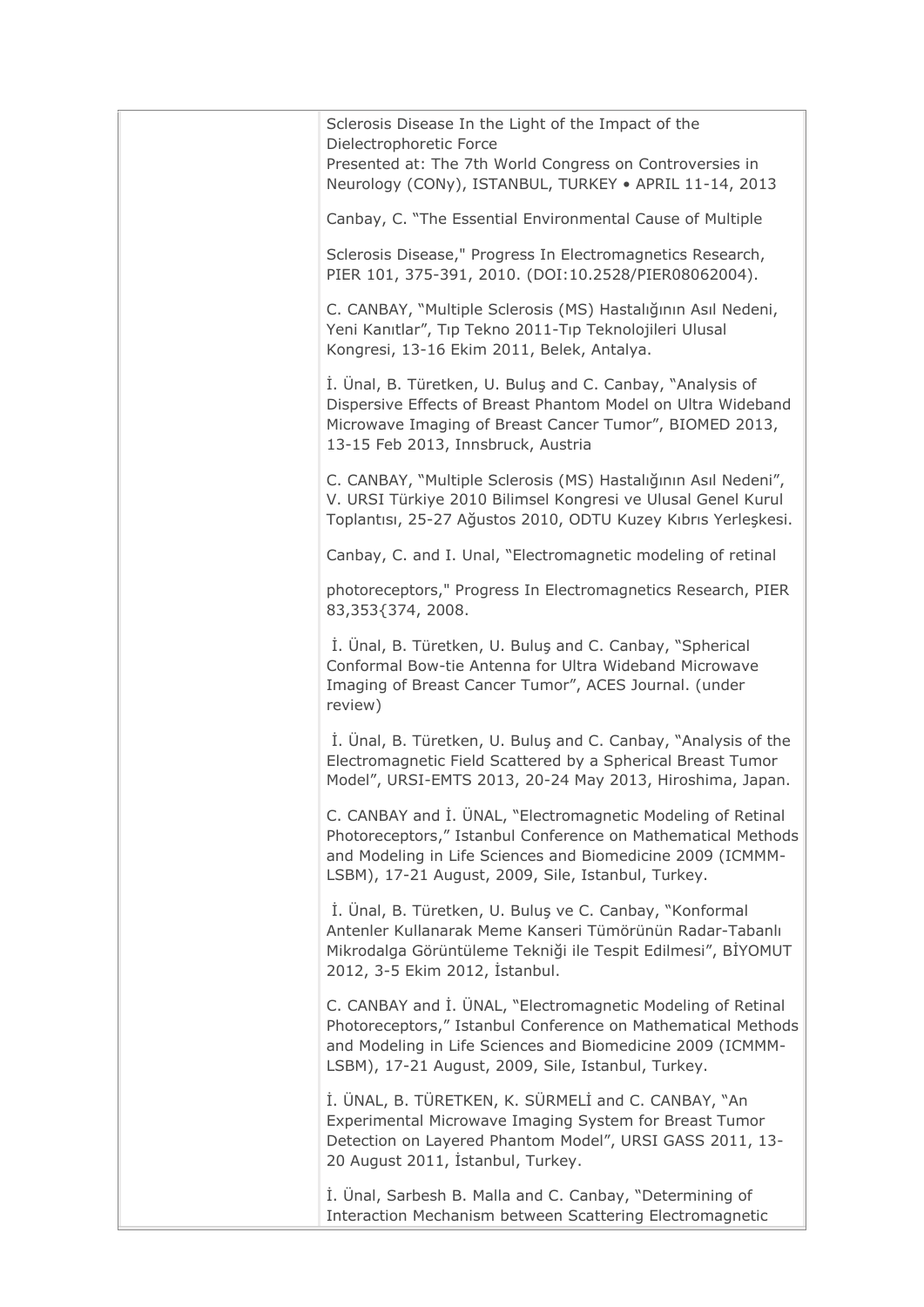Fields and Breast Cancer Tumor Using Theoretical Human Body Models", Istanbul Conference on Mathematical Methods and Modeling in Life Sciences and Biomedicine 2011 (ICMMM-LSBM), 15-19 August, 2011, Sile, Istanbul, Turkey. İ. Ünal, B. Türetken, U. Buluş ve C. Canbay, "Meme Kanseri Tümörünün Tespit Edilmesi İçin Geliştirilen Mikrodalga Görüntüleme Sisteminin, Kalp Pili Kullananlar İçin Elektromagnetik Bağışıklık Açısından İncelenmesi", I. ULUSAL EMC (Elektromanyetik Uyumluluk) Konferansı, 14-16 Eylül 2011, İstanbul. M. C. Akmehmet, İ. Ünal ve C. Canbay, "Dispersif ve Kayıplı Ortamda Keyfi Polarizasyonlu Antenler Arasındaki Elektromagnetik Etkileşimin İncelenmesi", I. ULUSAL EMC (Elektromanyetik Uyumluluk) Konferansı, 14-16 Eylül 2011, Doğuş Üniversitesi, İstanbul. C. Canbay, "Multiple Sclerosis(MS) hastalığının asıl nedeni, yeni kanıtlar", I. ULUSAL EMC (Elektromanyetik Uyumluluk) Konferansı, 14-16 Eylül 2011, Doğuş Üniversitesi, İstanbul. İ. Ünal, B. Türetken, U. Buluş, K. Sürmeli ve C. Canbay, "Elektromanyetik Dalgalar Kullanılarak Meme Kanseri Tümörünün Tespitine Yönelik Bir Analiz", Tıp Tekno 2011-Tıp Teknolojileri Ulusal Kongresi, 13-16 Ekim 2011, Belek, Antalya. Cahit CANBAY, N. Özlem ÜNVERDİ , S. Utku AY , Vural BAYRAK. "0-100 GHz Frekans Aralığında Işıma Yapan Yapay ve Doğal Elektromagnetik Alan Kaynaklarının Çevre, Insan Sağlığı Açısından İncelenmesi ". Elektrik Mühendisliği 5 Ulusal Kongresi, 13-18 Eylül 1993, KTÜ-Trabzon , Cilt 2, Sayfa 486- 493. (Tez çalışması değil) Cahit CANBAY, N. Özlem ÜNVERDİ, S. Utku AY. " Mobil ve Masaüstü Elektronik Araçların Dokulara Etkisi ". Elektrik Mühendisliği 5. Ulusal Kongresi, 13-18 Eylül 1993, KTÜ-Trabzon , Cilt 2 , Sayfa 494-498. (Tez çalışması değil) CANBAY C., ÜNVERDİ N.Ö., "Elektriksel Kökenli Sistemlerin Elektromagnetik Işımalarının Stratejik Önem, İnsan Sağlığı ve Çevre Uyumluluğu Açısından Değerlendirilmesi," K.H.O 1. Sistem Mühendisliği Cilt 1, sayfa 319-329,12-13 Ekim 1995, Ankara (Tez çalışması değil) CANBAY C,"Sıklıkla kullanılan elektromagnetik alan kaynaklarının ışıma alanlarının biyolojik dokularla etkileşme mekanizması ve epidemiolojik değerlendirme," Biyomut 1994, , Erciyes Üniversitesi-Kayseri. CANBAY C,"Mikroşerit Anten Dizisiyle Yoğun Bakım hastalarının Vücut Fonksiyonlarının Uzaktan izlenmesi," Biyomut 1995, 137- 139, Boğaziçi Üniversitesi. Cahit CANBAY,"Elektromagnetik Çevre Kirliliği ve Canlılar Üzerindeki Etkisi" Cumhuriyet Gazetesi 29 Mayıs 1990. Cahit CANBAY, ''Elektromagnetik Çevre Kirliliği'' Günaydın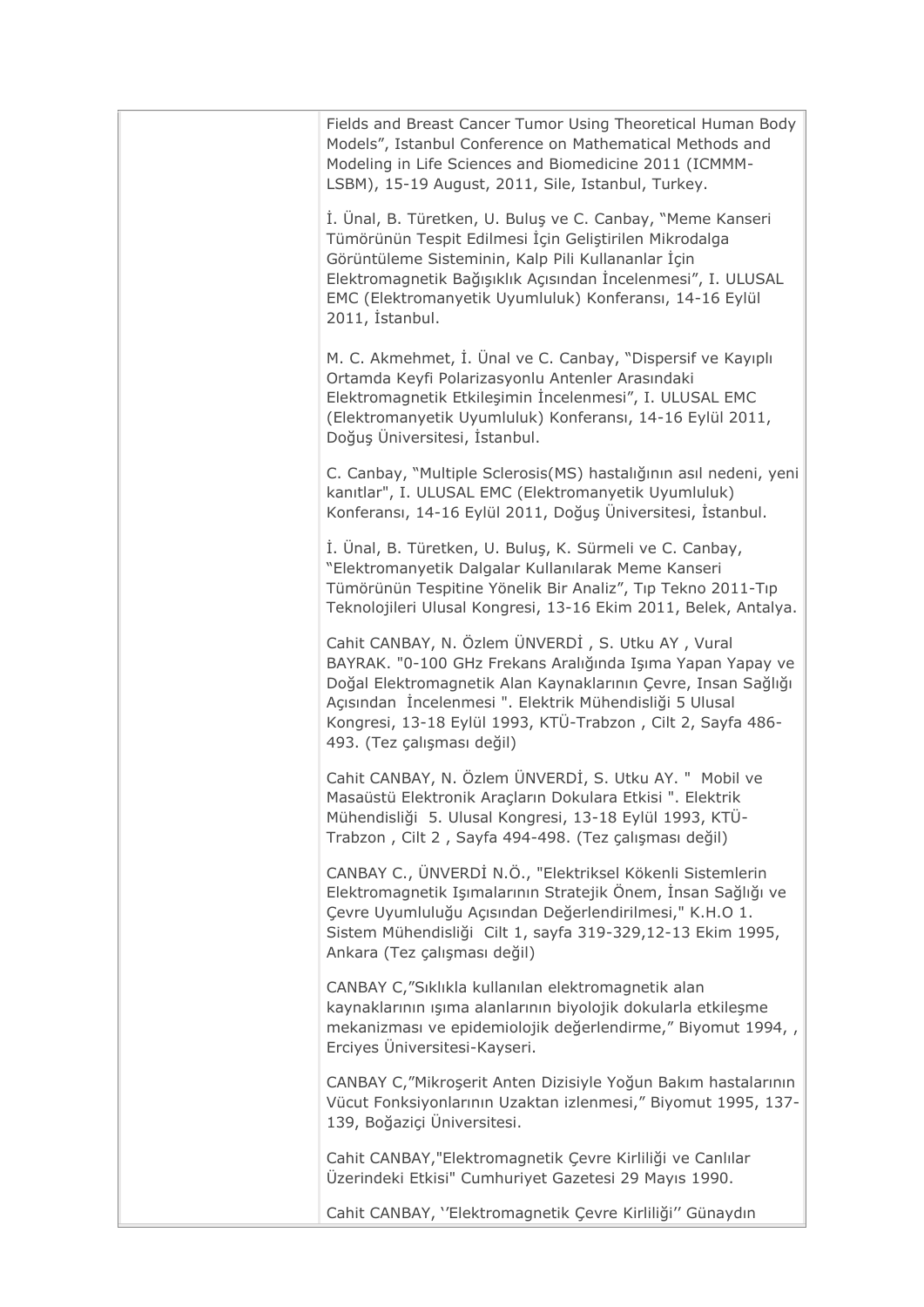| Gazetesi                                                                                    |
|---------------------------------------------------------------------------------------------|
| Cahit CANBAY, "Yüksek gerilim hatları tehlike saçıyor" Hürriyet<br>Gazetesi, 23 Aralık 1995 |

| <b>MATERIAL SHARING</b> |                                                                                                                                                                                                             |  |
|-------------------------|-------------------------------------------------------------------------------------------------------------------------------------------------------------------------------------------------------------|--|
| <b>Documents</b>        | Cahit Canbay, Anten ve Propagasyon I, Yeditepe University Press,<br>1997, http://ee.yeditepe.edu.tr/staff/canbay/ee421coursebook.htm,                                                                       |  |
| <b>Assignments</b>      | Each student has unique homework. Since students are supposed to<br>accomplish their oral presentations, separately, other students will be<br>able to learn and see the solutions of other homeworks, too. |  |
| <b>Exams</b>            | Questions and Answers of Mid-terms                                                                                                                                                                          |  |

| <b>ASSESSMENT</b>                                                   |                   |                          |  |
|---------------------------------------------------------------------|-------------------|--------------------------|--|
| <b>IN-TERM STUDIES</b>                                              | <b>NUMBER</b>     | <b>PERCENTAGE</b>        |  |
| Midterm T                                                           | 1                 | 50                       |  |
| Midterm II                                                          | $\qquad \qquad -$ | $\overline{\phantom{0}}$ |  |
| Homework Assignment                                                 | 1                 | 50                       |  |
| <b>Total</b>                                                        |                   | 100                      |  |
| <b>CONTRIBUTION OF FINAL EXAMINATION TO OVERALL</b><br><b>GRADE</b> |                   | 40                       |  |
| <b>CONTRIBUTION OF IN-TERM STUDIES TO OVERALL</b><br><b>GRADE</b>   |                   | 60                       |  |
| <b>Total</b>                                                        |                   | 100                      |  |

## **COURSE CATEGORY Field Course**

 $\mathbb{R}$ 

 $\overline{\phantom{a}}$ 

| <b>COURSE'S CONTRIBUTION TO PROGRAM</b> |                                                                                                                                                                                        |              |                 |  |  |          |  |  |  |  |
|-----------------------------------------|----------------------------------------------------------------------------------------------------------------------------------------------------------------------------------------|--------------|-----------------|--|--|----------|--|--|--|--|
| No.                                     | Program Learning Outcomes                                                                                                                                                              | Contribution |                 |  |  |          |  |  |  |  |
|                                         |                                                                                                                                                                                        |              | $1 \t2 \t3 \t4$ |  |  |          |  |  |  |  |
|                                         | Can reach information in breadth and depth, and can evaluate, interpret and<br>apply this information to scientific research in the area of Electrical and<br>Electronics Engineering. |              |                 |  |  | $\times$ |  |  |  |  |
| 2                                       | Can complete and apply information with scientific methods using limited or<br>missing data; can integrate information from different disciplines.                                     |              |                 |  |  | $\times$ |  |  |  |  |
| 3                                       | Sets up Electrical and Electronics Engineering problems, develops and<br>implements innovative methods for their solutions.                                                            |              |                 |  |  | $\times$ |  |  |  |  |
| $\overline{4}$                          | Develops new and/or original ideas and methods; finds innovative solutions                                                                                                             |              |                 |  |  | X        |  |  |  |  |